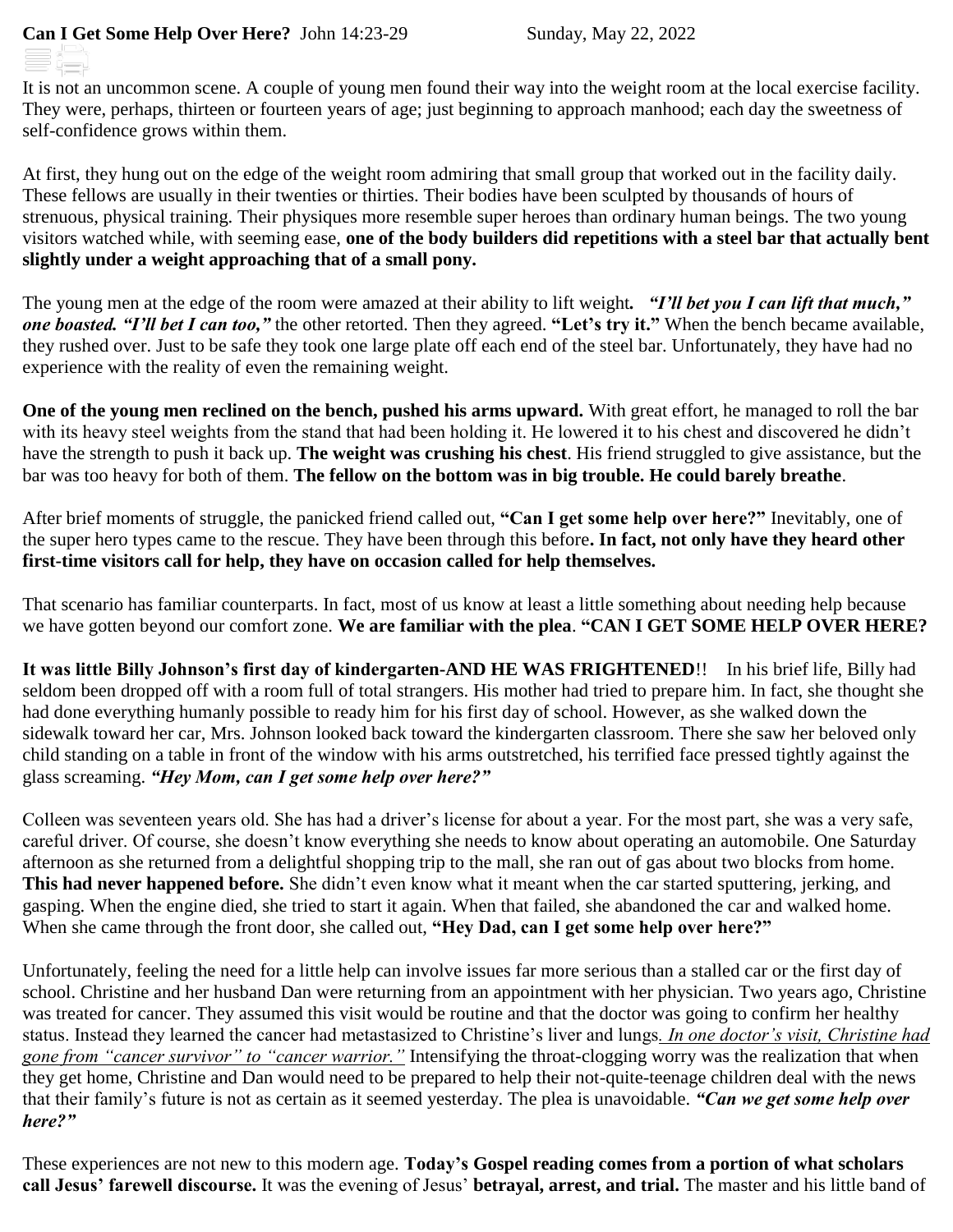followers were still in the upper room celebrating their last supper together. Jesus had been telling them in as many different ways as possible*, "I am going to be betrayed and then killed. I will be leaving you. Tonight, is the night. You must be prepared for this."* (vv. 23-27).

When you read the farewell discourse with an open mind and an open heart, you sense a DEEP ANXIETY spreading through Jesus' followers. *"You are going to leave us alone? How will we get along without you? Hey, Jesus, we are going to need some help over here."*

As we might anticipate, Jesus responded with guidance on how to get along when he was not there to direct their every decision; not there to intervene each time they get into trouble. As Mary Hinkle Shore explains, during his farewell discourse, *"Jesus tried to show them two elements of reality that were difficult to hold together: He was going away, yet he would not leave them alone."*

Little Billy Johnson's mother was faced with that difficult task when she saw her terrified son wailing at the kindergarten classroom window. Mrs. Johnson handled it by stopping on the school sidewalk and turning toward her child. She stood there for a couple minutes so that Billy might be reassured by her ongoing nearness. Then she whispered in a way he might read her lips*. "Billy, I must go now, but I will come back. You will be all right. I love you."*

**JESUS GAVE HIS FOLLOWERS THE SAME ASSURANCE!!** In vs. 14:18, Jesus says*, "I will not leave you orphaned; I am coming to you."* In the next few verses, Jesus told his followers that even though the world would not see him, they would sense he was near to them. **When they cry out,** "*Can we get some help over here?"* his holy presence would be REAL TO THEM!! **They will feel his ongoing, unbroken love in their midst.**

Of course, there is more to it than that. I am sure little Billy Johnson appreciated seeing his mother standing on the sidewalk but if he was going to deal with the ongoing, terrifying realities of growing up, there were simply some things Billy had to learn.

## **Jesus touched on this principle in John 14:15**. *"If you love me, you will keep my commandments."*

**In other words, when we need a little help, we are to remember the way Jesus taught us to live.** WE ARE TO LOVE GOD AND LOVE OUR NEIGHBOR. **We are to love even our enemies and do good to those who hate us.** Rather than seek revenge when wronged, we are to forgive. Rather than justifying wrongful behavior, we need to ask to be forgiven. Make it a priority to act in the best interest of others. Be generous with your time, talent, and treasure. Feed the hungry. Do justice. Practice mercy. When you need a little help, do these things. Keep God's commandments.

More than a quarter century ago, **Robert Fulghum wrote a book**, *"The Lessons We Learned in Kindergarten."* "Share everything. Play fair. Don't hit people. When you go out into the world, watch out for traffic, hold hands, and stick together." **Like the teachings of Jesus, these are good practices you could use when you and others need "***a little help over here."*

When seventeen-year-old Colleen ran out of gas two blocks from home, her father was concerned that she be reminded of another of Fulghum's lessons from kindergarten: "Clean up your own mess." In response to Colleen's cry for "a little help over here," Dad went to a hardware store and purchased a gas can. When he returned, he told his beloved daughter, "Before driving the car, always check the rearview mirror *and* check the gas gauge." Then he gifted her with that brandnew gas can and told her to figure out how to get the stalled car home. "Clean up your own mess."

Colleen is now 45 years old. She has carried that same gas can in her car for the past 28 years and has never once had to use it. Colleen now has teenagers who are learning to drive. She tells them the story of the gas can and reminds them, **"Before you drive the car, always check the rearview mirror** *and* **check the gas gauge."**

Robert Fulghum's final lesson from kindergarten touched on a far more serious issue. He wrote, "Goldfish and hamsters and white mice and even the little seed in the Styrofoam cup (you planted in class) **— THEY ALL DIE!!** and **SO, DO WE!!** *I will die. You will die and every single person we love will die. And, quite simply, we have to learn to deal with that and a multitude of other painful realities.*